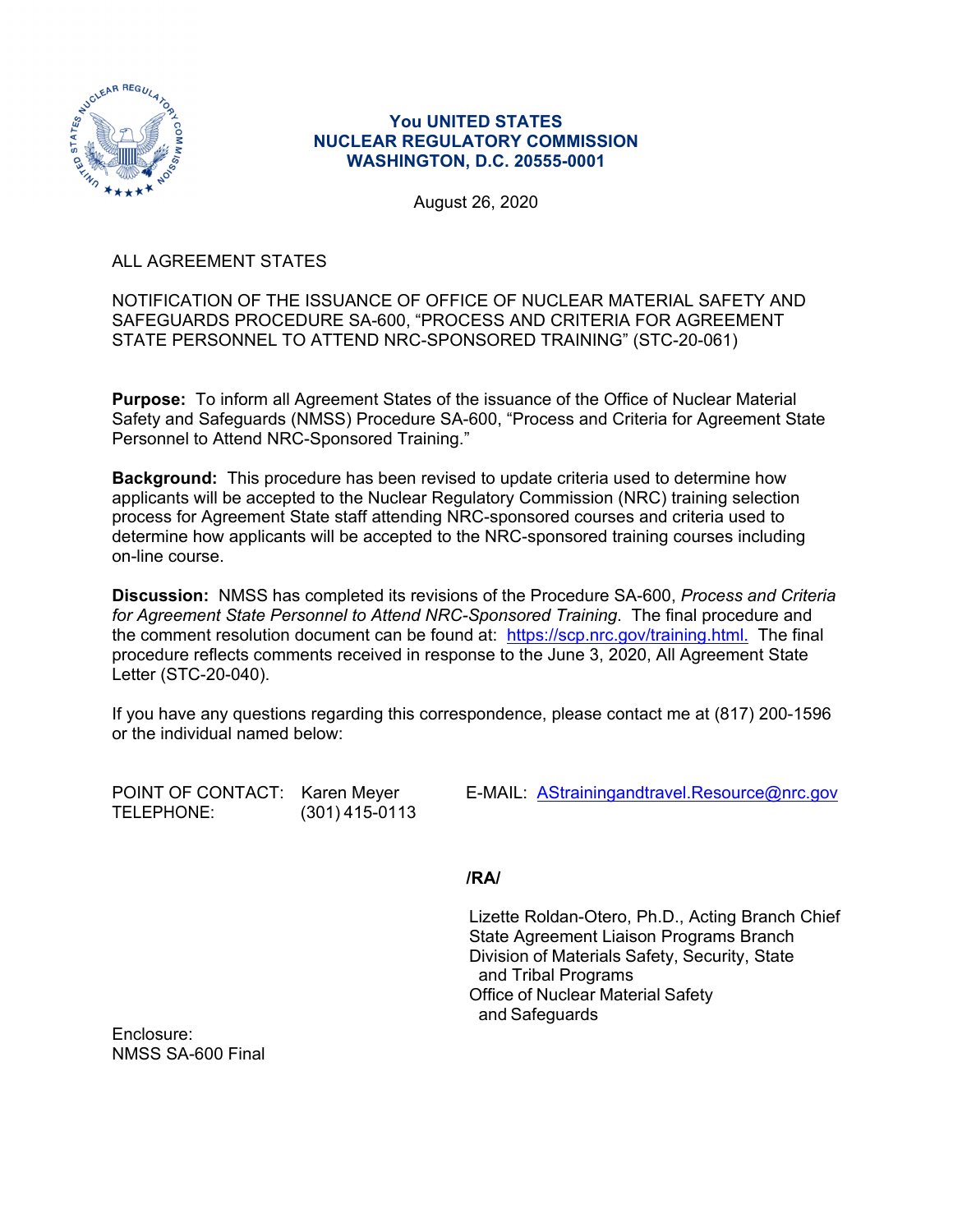SUBJECT: NOTIFICATION OF THE ISSUANCE TO OFFICE OF NUCLEAR MATERIAL SAFETY AND SAFEGUARDS PROCEDURE SA-600, "PROCESS AND CRITERIA FOR AGREEMENT STATE PERSONNEL TO ATTEND NRC-SPONSORED TRAINING" (STC-20-061)

## DISTRIBUTION:

#### ML20226A195

| <b>OFFICE</b> | NMSS/MSST/SALB | NMSS/MSST/SALB | NMSS/MSST |
|---------------|----------------|----------------|-----------|
| <b>NAME</b>   | <b>KMeyer</b>  | LRoldan-Otero  | MLayton   |
| <b>DATE</b>   | 08/26/2020     | 08/26/20       | 08/26/20  |

**OFFICIAL RECORD COPY**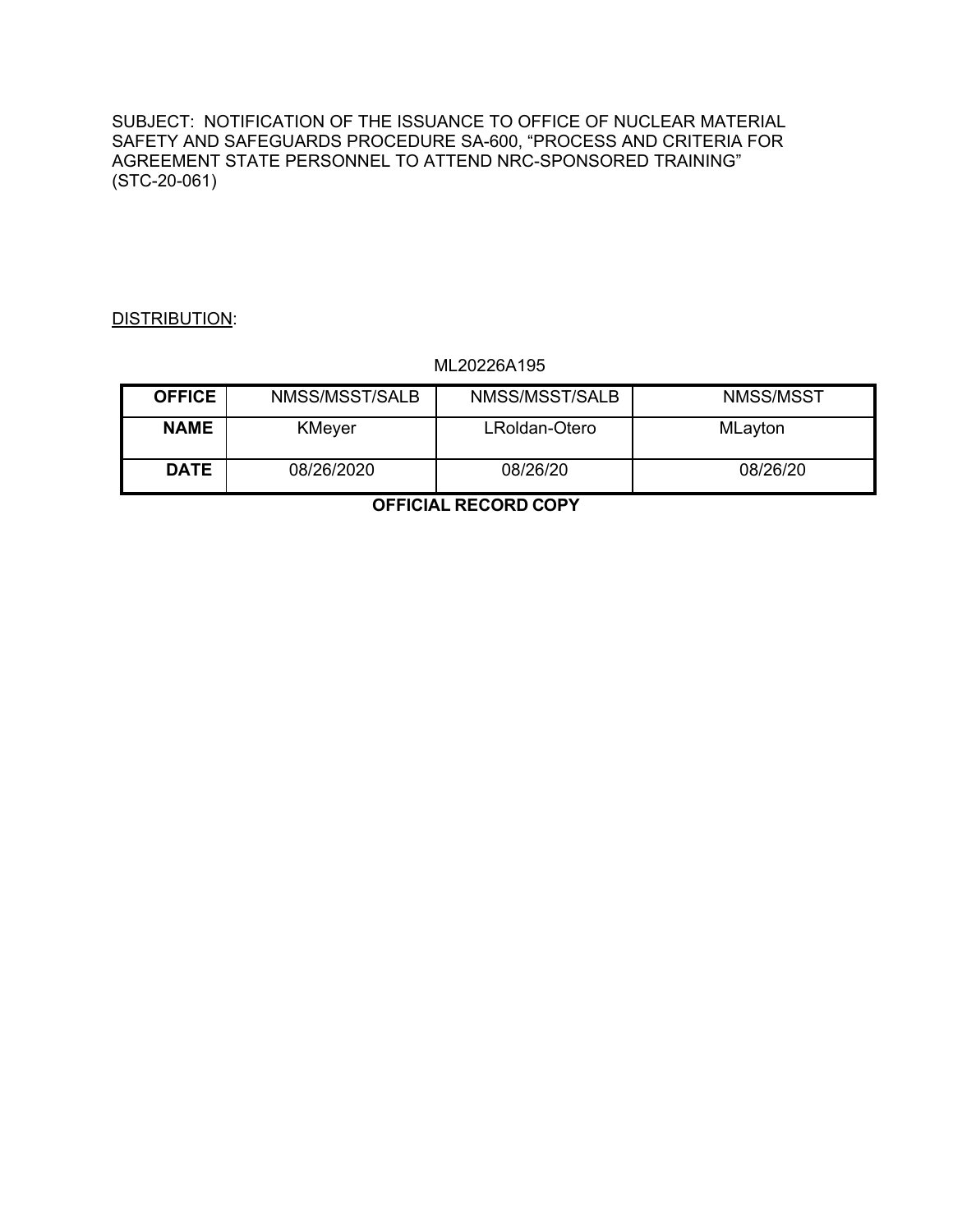

# **Office of Nuclear Material Safety and Safeguards Procedure Approval**

## *Process and Criteria for Agreement State Personnel to Attend NRC-Sponsored Training*

 **SA-600**

| UA-UUU                                                             |                 |                          |  |  |  |
|--------------------------------------------------------------------|-----------------|--------------------------|--|--|--|
| <b>Issue Date:</b>                                                 | August 26, 2020 |                          |  |  |  |
| <b>Review Date:</b>                                                | August 26, 2025 |                          |  |  |  |
| Michael C. Layton<br>Director, NMSS/MSST                           |                 | /RA/<br>Date: 08/26/2020 |  |  |  |
| Lizette Roldan-Otero, Ph.D.<br>Acting Branch Chief, NMSS/MSST/SALB |                 | /RA/<br>Date: 08/26/2020 |  |  |  |
| Karen N. Meyer<br>Procedure Contact, NMSS/MSST/SALB                |                 | /RA/<br>Date: 08/26/2020 |  |  |  |

## **ML20226A195**

*NOTE Any changes to the procedure will be the responsibility of the NMSS Procedure Contact. Copies of the NMSS procedures are available through the NRC website.*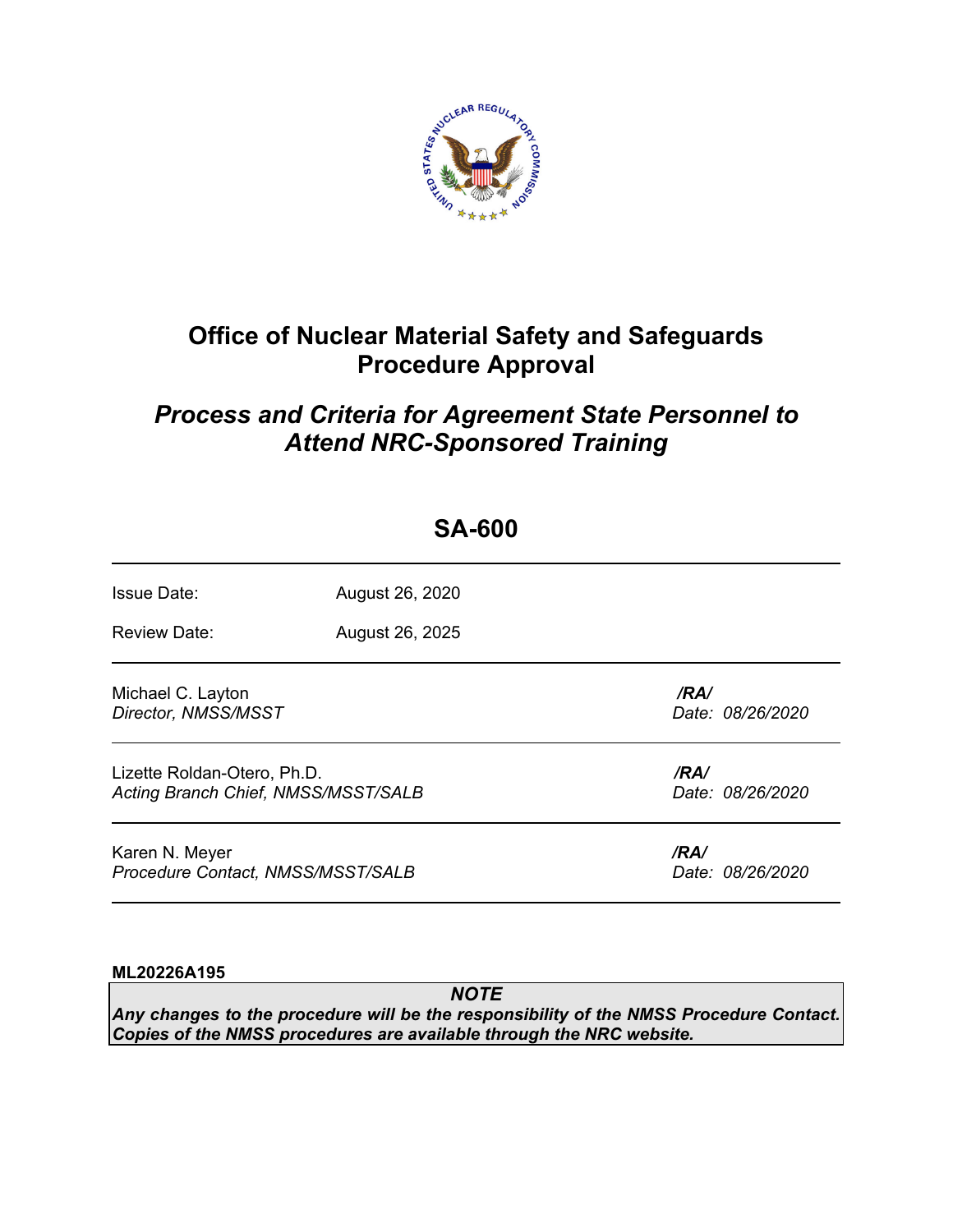#### **I. INTRODUCTION**

This procedure describes the Office of Nuclear Material Safety and Safeguards (NMSS) Division of Materials Safety, Security, State, and Tribal Programs (MSST), State Agreement Liaison Programs Branch (SALB) process used to develop the training course schedule and criteria used to select training course attendees. This procedure also provides guidance to Agreement States on the process to host a training course. Unless otherwise specified, all references to "State(s)" include Agreement States and States that have submitted a formal request to become an Agreement State.

#### **II. OBJECTIVE**

- A. To identify the process used to develop the U.S. Nuclear Regulatory Commission (NRC) sponsored training course schedule for States.
- B. To identify the criteria used to determine how applicants will be accepted to the NRC-sponsored training courses.
- C. To identify the process used to notify the States of their respective students' acceptance and subsequent performance in each training course.
- D. To identify the process and criteria for a State to host a training course.

#### **III. BACKGROUND**

The Commission discontinued the funding of State staff training effective in 1997. In September 2007, the Commission approved the resumption of fully funding the training and associated travel costs for State staff to attend NRC-sponsored training. The Commission's funding for the program was fully resumed in Fiscal Year 2008. The resumption of full funding is intended to help States enhance their programs' performance and foster national consistency among State and NRC inspectors and license reviewers. Over the last several years the training program conducted by the NRC for State personnel has gone through an evolution in which the training developed and conducted for States has been merged with the training program for the NRC staff.

Certain NRC-sponsored training courses have been identified by MSST as providing basic information that directly supports the State program. A list of those courses currently approved for State participation is provided on the NMSS State Communication Portal at https://scp.nrc.gov/training.html. Most courses are held only a few times each year due to contract limitations or availability of funds/resources. Based on enrollment history, funding issues, or the number of individuals on the waitlist (i.e., the list of individuals waiting for training course slots to open), the quantity of scheduled offerings may be reduced or increased.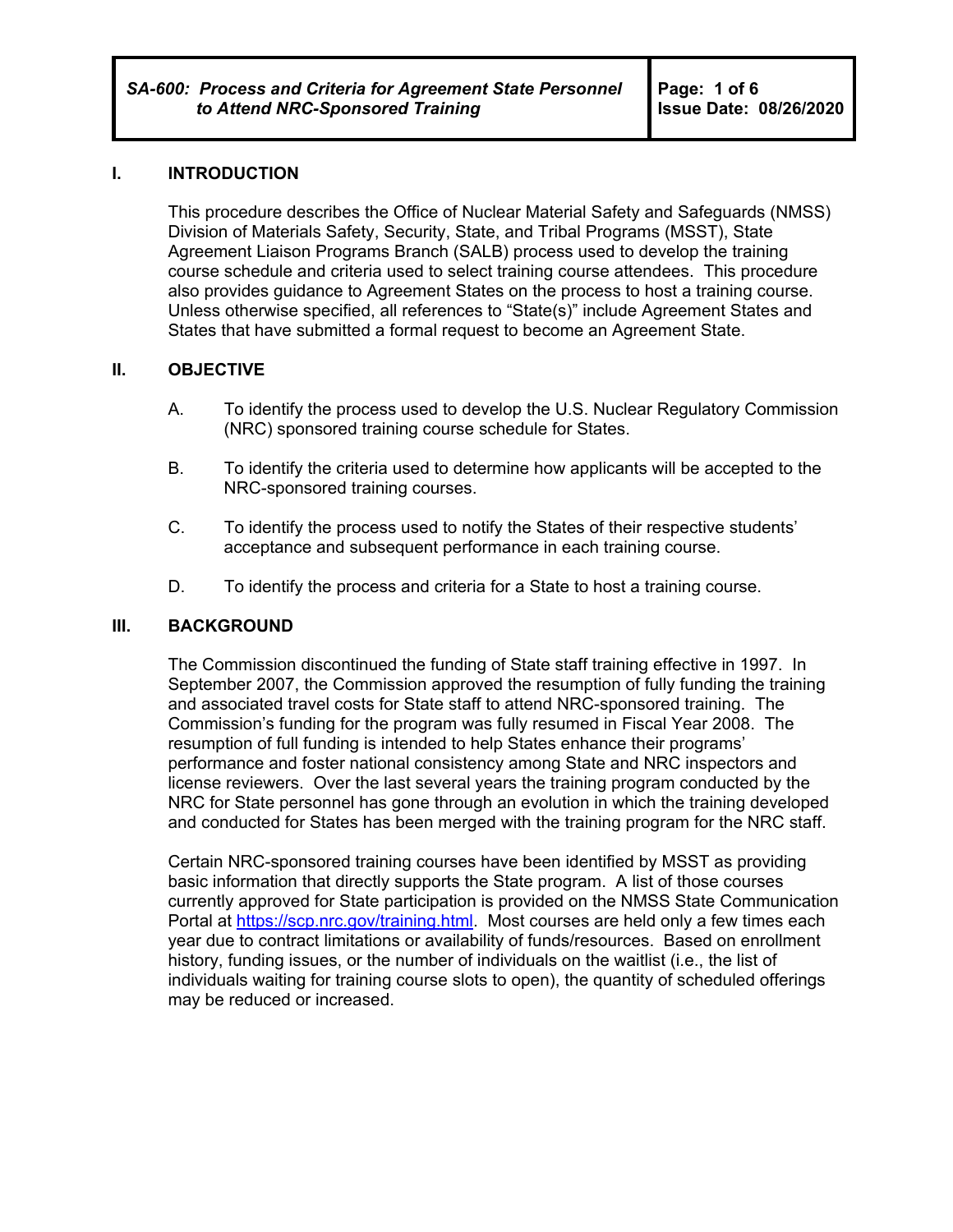## **IV. ROLES AND RESPONSIBILITIES**

- A. NRC Agreement State Training and Travel Coordinator
	- 1. Evaluates the training needs of the States within a budgetary framework, and, in coordination with the SALB Chief; the NRC's Technical Training Center (TTC); and course instructors, is responsible for the development and issuance of the annual training schedule.
	- 2. Processes training applications submitted by the States.
	- 3. Responsible for the final determination of course attendees in accordance with this procedure and registering attendees in NRC's on-line registration system.
	- 4. Issues a letter of notification to the States for each course, identifying the accepted students and providing information regarding course logistics and guidance related to travel and per diem.
	- 5. Maintains data related to State training attendance.
	- 6. Notifies each student, and his or her respective supervisor, of his or her performance upon completion of the course.
	- 7. Notifies students who fail a course if an opportunity to re-take the examination is provided.
- B. Human Resources Training and Development
	- 1. Responsible for contracting, scheduling, and conducting the materials training program courses attended by the NRC and State staff.
	- 2. Provides information relating to the performance of each student to the NRC Agreement State Training and Travel Coordinator. In the event a student fails a training course, the course instructor will notify the NRC Agreement State Training and Travel Coordinator of the student's options.
- C. Agreement States

Responsible for timely submittal of the training application form and travel voucher as outlined in NMSS Procedure AD-500, *Invitational Travel Authorization and Vouchers*.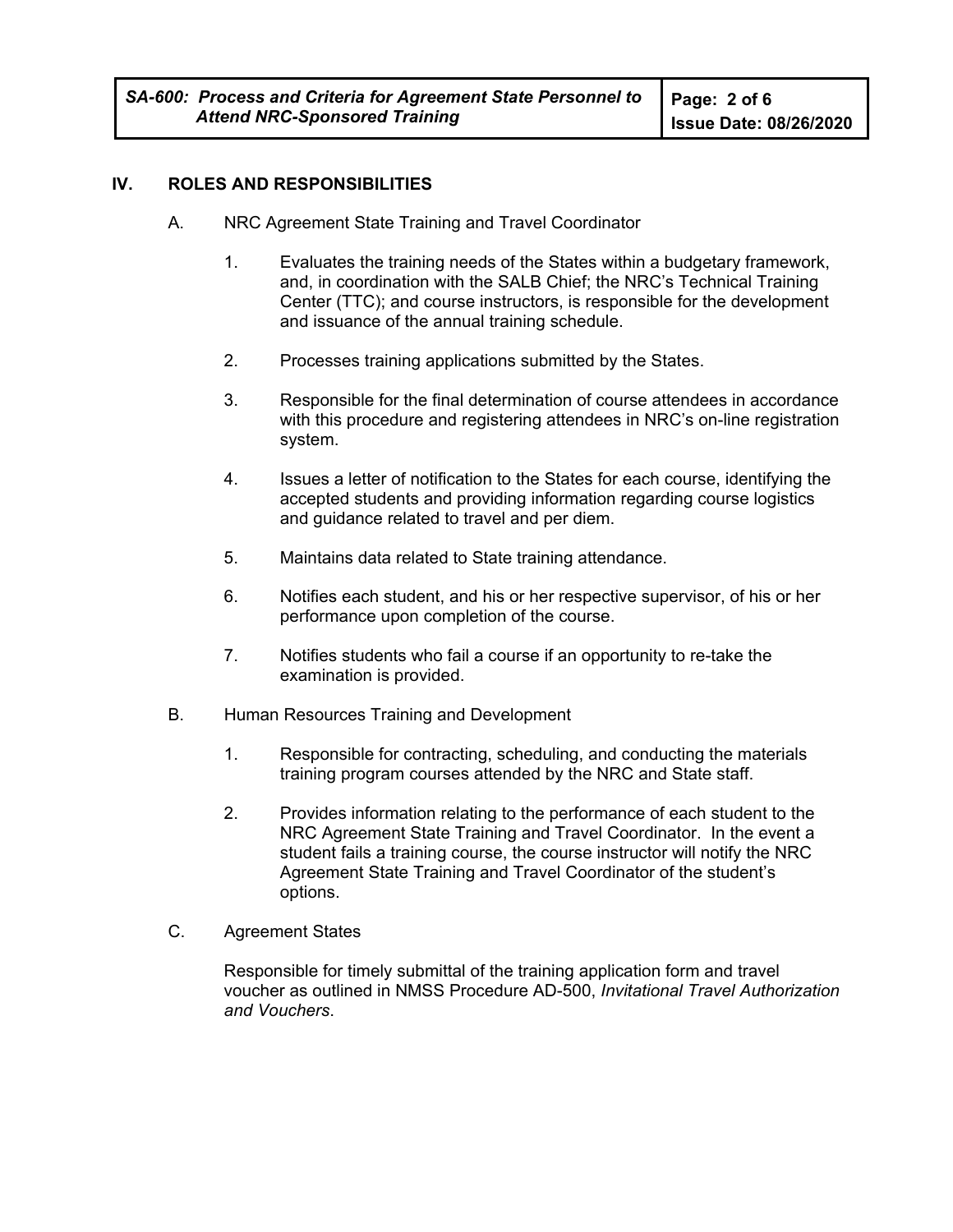- D. Radiation Control Program Director
	- 1. Responsible for designating a training coordinator for his/her own agency.
	- 2. Signs the Training Application Form.
- E. Agreement State Training Coordinator
	- 1. Serves as the liaison for the NRC Agreement State Training and Travel Coordinator.
	- 2. Submits applications for training, provides information on the priority of applications if multiple applications are submitted for a course and informs the NRC Agreement State Training and Travel Coordinator of the need to withdraw an individual from a course.
	- 3. Submits Applications for on-line training request.
- F. Regional State Agreement Officer

 May provide input on the prioritization of the Agreement State staff for their assigned States.

## **V. GUIDANCE**

A. The NRC Agreement State Training and Travel Coordinator will issue a letter to notify the States of the training schedule for the upcoming fiscal year. This letter will be dispatched in June of each year. The training schedule will also be posted to the NMSS Communication Portal. The training schedule will provide the dates, application due dates, and locations of each course which is offered to the States. These courses provide training that is recommended for State personnel to become and remain qualified to perform and implement a materials licensing and inspection program.

Courses not listed on the NRC-sponsored training course list may be offered to the States on a space available basis. The NRC Agreement State Training and Travel Coordinator will notify the States when such a course is available to the States. The NRC would provide funding for tuition only, and the States would be responsible for all travel related costs and per diem.

B. The Agreement State training coordinator must submit applications by the application due date which is set at 10 weeks prior to the course start date. The training application form is located on the NMSS State Communication Portal (see https://scp.nrc.gov/training.html). States must immediately notify the NRC Agreement State Training and Travel Coordinator when a candidate with a pending application is no longer available to attend a specific training course.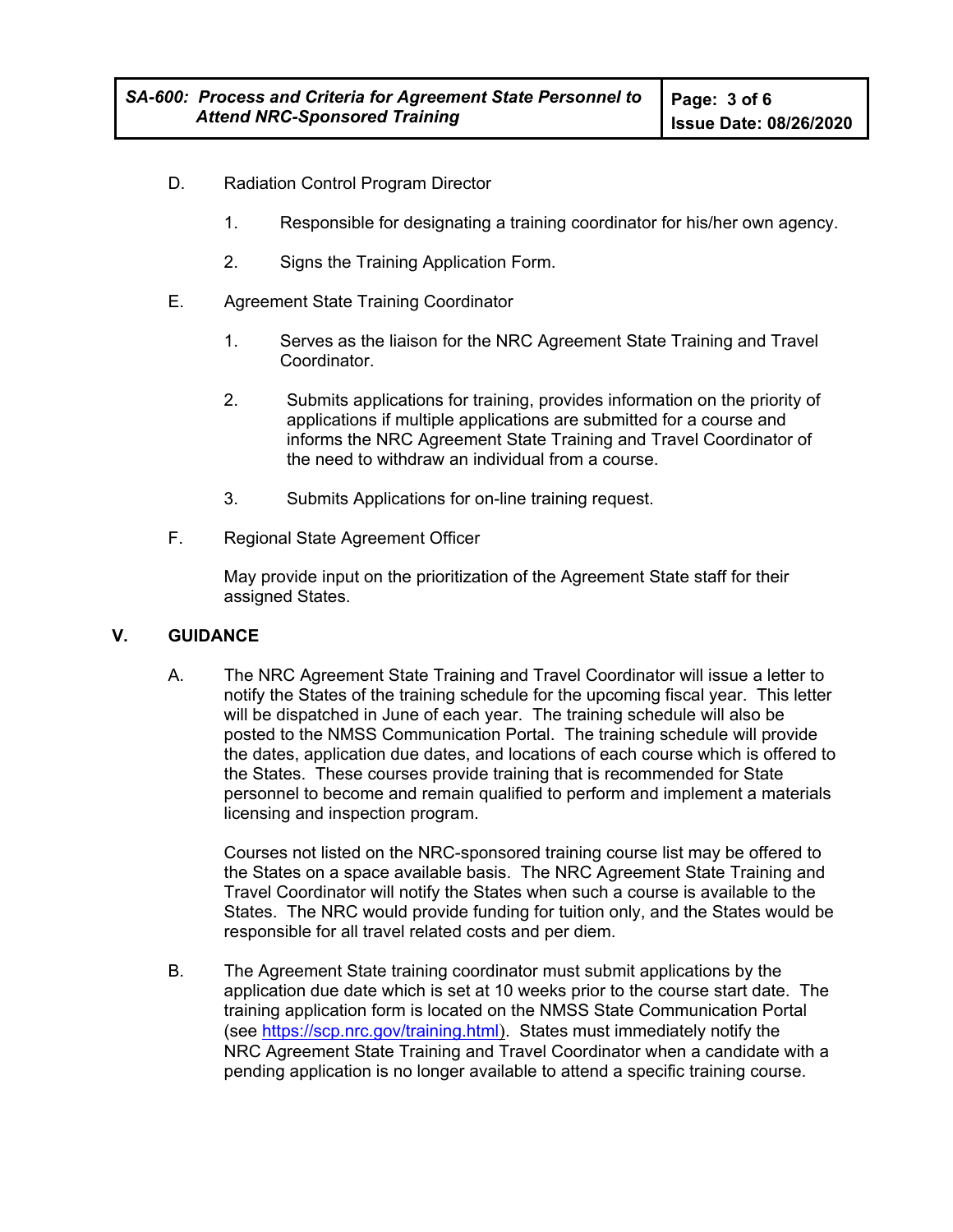Students who fail a course may apply to take the course again. However, the NRC will not provide funding for travel related costs and per diem for a student to take the same course a second time. Students may be offered an opportunity to re-take the exam, and if a passing grade is achieved, credit will be given for the course. In addition, students who apply for a given course a second time due to initial failure or as a refresher will not have priority over students who apply for the course for the first time.

 Exam retakes are typically only allowed for students who score between a 60-70 on the initial exam. For scores below 60, the student's supervisor or program director will discuss with NMSS and TTC whether a re-exam is appropriate.

- C. Approximately 10 weeks prior to the course start date, the Human Resources Training and Development Course Director will consult with the NRC Agreement State Training and Travel Coordinator if there appears to be insufficient enrollment. If sufficient enrollment cannot be confirmed, the SALB Chief will be consulted, and a decision may be made to cancel the course.
- D. Hosting States requesting to host a course should submit an application, located on the NMSS State Communication Portal (https://scp.nrc.gov/training.html), to the NRC Agreement State Training and Travel Coordinator between January 1 and the end of February each year. Only the courses designated as "mobile" on the NRC-Sponsored Course List, as provided on the NMSS State Communication Portal, are available for hosting. Requests to host a course will be evaluated based on need, contractual limitations and availability of resources (instructors and funds). In addition, the following factors will be evaluated prior to approving a State to host a course:
	- 1. Impact on Other Attendees Requests from Agreements States to host a training class will be evaluated based on training class availability (e.g., number of offerings in a fiscal year) and NRC/Agreement State demand for the training class. The impact on the training needs of other States and NRC will be considered in the final decision.
	- 2. Facilities and Equipment The availability and quality of facilities and equipment will be considered in the decision whether to grant a request to host a course. The effectiveness of the training facility for all the participants will be considered.
	- 3. Hosting Enrollment The State must establish that they will fill a minimum of 25 percent and a maximum of 50 percent of the total

available slots with their qualified staff, per the criteria established in Section E.

E. Criteria to Qualify for NRC-Sponsored Training – State students will be selected for classroom training based upon the following criteria: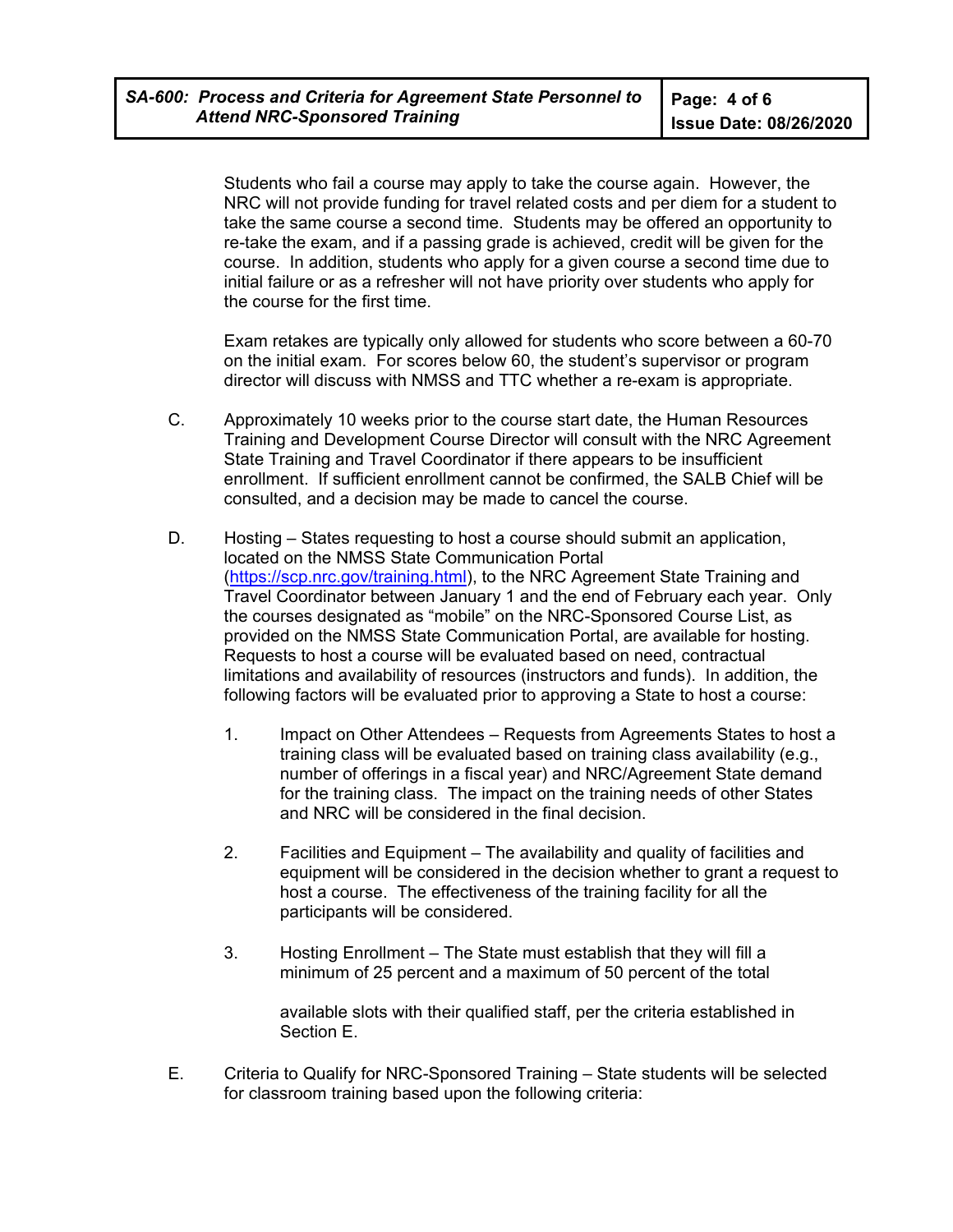- 1. Candidates must have a Bachelor's degree, or equivalent training or experience in the physical/life sciences, engineering, or other appropriate field, and employment by a State agency that has been designated to conduct the State's Agreement program or to provide direct support to the State's Agreement program.
- 2. A candidate's routine and ongoing work duties include or will include inspector and/or license reviewer for Agreement material, and participation in the training course must be required by the State's written training program for inspectors and license reviewers of Agreement material.
- 3. A State program must have a specific class of licensee (or active application) for a candidate to receive approval to attend a technology specific class (e.g., panoramic irradiator).
- 4. For candidates that provide a direct support role to the Agreement program, the Program Director must specify on the application form: 1) The routine and ongoing work duties that the candidate performs that provide direct support and, 2) That participation in the training course is required by the State's written training program for the candidate's position.
- F. Selection process and priority of training candidates

By signing the application form, the Program Director is stating that the candidate meets the above criteria and should be successful in the course. The NRC Agreement State Training and Travel Coordinator will prioritize candidates based on the following criteria:

First Priority: The State currently does not have inspection or licensing expertise to maintain current Integrated Materials Performance Evaluation Program (IMPEP) performance levels as demonstrated by one or more recent vacancies; or, 2) The State has submitted a letter of intent and is actively seeking an Agreement.

Second Priority: The State will not have inspection or licensing expertise to maintain IMPEP performance levels within a year as demonstrated by retirement or significant staff turnover.

Third Priority: The State is enrolling one candidate to maintain a sufficient number of inspectors or license reviewers for future needs. A second candidate from a State may be enrolled based on specific program needs provided on the application form.